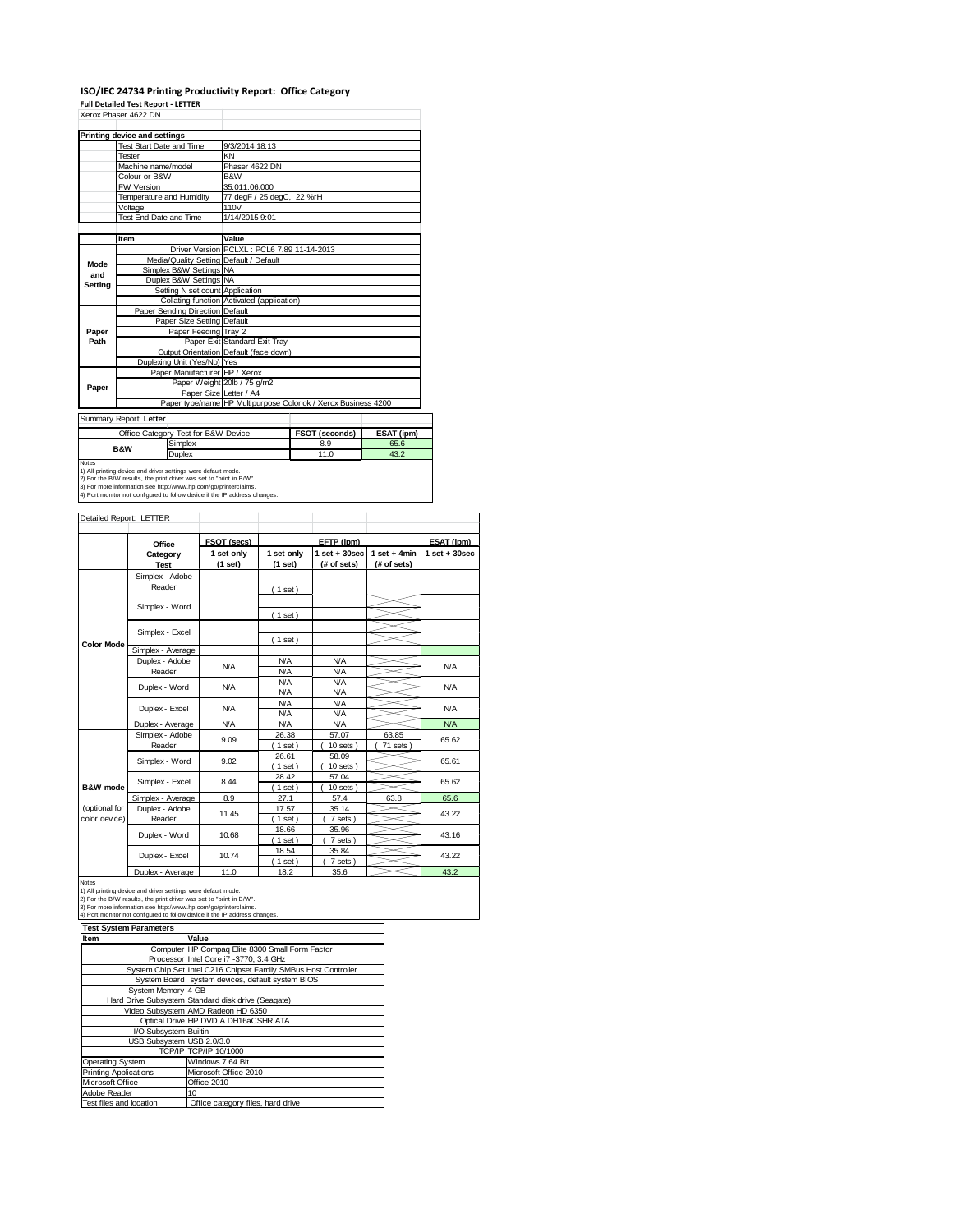## **ISO/IEC 24734 Printing Productivity Report: Office Category Full Detailed Test Report ‐ A4** Xerox Phaser 4622 DN

|         | AUUX FIIdSU 4022 DIY                    |                                                                |
|---------|-----------------------------------------|----------------------------------------------------------------|
|         | Printing device and settings            |                                                                |
|         | Test Start Date and Time                | 9/3/2014 18:13                                                 |
|         | Tester                                  | KN                                                             |
|         | Machine name/model                      | Phaser 4622 DN                                                 |
|         | Colour or B&W                           | B&W                                                            |
|         | <b>FW Version</b>                       | 35.011.06.000                                                  |
|         | Temperature and Humidity                | 77 degF / 25 degC, 22 %rH                                      |
|         | Voltage                                 | 110V                                                           |
|         | Test End Date and Time                  | 1/14/2015 9:01                                                 |
|         |                                         |                                                                |
|         | Item                                    | Value                                                          |
|         |                                         | Driver Version PCLXL: PCL6 7.89 11-14-2013                     |
| Mode    | Media/Quality Setting Default / Default |                                                                |
| and     | Simplex B&W Settings NA                 |                                                                |
| Setting | Duplex B&W Settings NA                  |                                                                |
|         | Setting N set count Application         |                                                                |
|         |                                         | Collating function Activated (application)                     |
|         | Paper Sending Direction Default         |                                                                |
|         | Paper Size Setting Default              |                                                                |
| Paper   | Paper Feeding Tray 2                    |                                                                |
| Path    |                                         | Paper Exit Standard Exit Tray                                  |
|         |                                         | Output Orientation Default (face down)                         |
|         | Duplexing Unit (Yes/No) Yes             |                                                                |
|         | Paper Manufacturer HP / Xerox           |                                                                |
| Paper   |                                         | Paper Weight 20lb / 75 g/m2                                    |
|         | Paper Size Letter / A4                  |                                                                |
|         |                                         | Paper type/name HP Multipurpose Colorlok / Xerox Business 4200 |

 $\overline{\phantom{a}}$ 

| Summary Report: A4             |                                                                                                                                                                                                                                                                                       |             |                   |                   |                |                   |  |
|--------------------------------|---------------------------------------------------------------------------------------------------------------------------------------------------------------------------------------------------------------------------------------------------------------------------------------|-------------|-------------------|-------------------|----------------|-------------------|--|
|                                | Office Category Test for B&W Device                                                                                                                                                                                                                                                   |             |                   | FSOT (seconds)    | ESAT (ipm)     |                   |  |
| <b>B&amp;W</b>                 | Simplex                                                                                                                                                                                                                                                                               |             |                   | 8.9               | 62.1           |                   |  |
|                                | Duplex                                                                                                                                                                                                                                                                                |             |                   | 11.0              | 41.2           |                   |  |
| Notes                          | 1) All printing device and driver settings were default mode.<br>2) For the B/W results, the print driver was set to "print in B/W".<br>3) For more information see http://www.hp.com/go/printerclaims.<br>4) Port monitor not configured to follow device if the IP address changes. |             |                   |                   |                |                   |  |
| Detailed Report: A4            |                                                                                                                                                                                                                                                                                       |             |                   |                   |                |                   |  |
|                                | Office                                                                                                                                                                                                                                                                                | FSOT (secs) |                   | EFTP (ipm)        |                | ESAT (ipm)        |  |
|                                | Category                                                                                                                                                                                                                                                                              | 1 set only  | 1 set only        | $1$ set $+30$ sec | $1$ set + 4min | $1$ set $+30$ sec |  |
|                                | Test                                                                                                                                                                                                                                                                                  | (1 set)     | (1 set)           | (# of sets)       | (# of sets)    |                   |  |
|                                | Simplex - Adobe                                                                                                                                                                                                                                                                       |             |                   |                   |                |                   |  |
|                                | Reader                                                                                                                                                                                                                                                                                |             | (1 set)           |                   |                |                   |  |
|                                |                                                                                                                                                                                                                                                                                       |             |                   |                   |                |                   |  |
|                                | Simplex - Word                                                                                                                                                                                                                                                                        |             |                   |                   |                |                   |  |
|                                |                                                                                                                                                                                                                                                                                       |             | (1 set)           |                   |                |                   |  |
| Colour                         | Simplex - Excel                                                                                                                                                                                                                                                                       |             |                   |                   |                |                   |  |
| Mode                           |                                                                                                                                                                                                                                                                                       |             | (1 set)           |                   |                |                   |  |
|                                | Simplex - Average                                                                                                                                                                                                                                                                     |             |                   |                   |                |                   |  |
|                                | Duplex - Adobe                                                                                                                                                                                                                                                                        | N/A         | <b>N/A</b>        | <b>N/A</b>        |                | <b>N/A</b>        |  |
|                                | Reader                                                                                                                                                                                                                                                                                |             | <b>N/A</b>        | <b>N/A</b>        |                |                   |  |
|                                | Duplex - Word                                                                                                                                                                                                                                                                         | N/A         | <b>N/A</b>        | <b>N/A</b>        |                | <b>N/A</b>        |  |
|                                |                                                                                                                                                                                                                                                                                       |             | <b>N/A</b>        | <b>N/A</b>        |                |                   |  |
|                                | Duplex - Excel                                                                                                                                                                                                                                                                        | N/A         | <b>N/A</b>        | <b>N/A</b>        |                | <b>N/A</b>        |  |
|                                |                                                                                                                                                                                                                                                                                       |             | <b>N/A</b>        | <b>N/A</b>        |                |                   |  |
|                                | Duplex - Average                                                                                                                                                                                                                                                                      | N/A         | <b>N/A</b>        | <b>N/A</b>        |                | <b>N/A</b>        |  |
|                                | Simplex - Adobe                                                                                                                                                                                                                                                                       | 9.55        | 25.12             | 54.88             | 60.92          | 62.18             |  |
|                                | Reader                                                                                                                                                                                                                                                                                |             | $1$ set)          | $10$ sets $)$     | 68 sets)       |                   |  |
|                                | Simplex - Word                                                                                                                                                                                                                                                                        | 8.48        | 28.33             | 54.71             |                | 62.20             |  |
|                                |                                                                                                                                                                                                                                                                                       |             | (1 set)           | $10$ sets $)$     |                |                   |  |
|                                | Simplex - Excel                                                                                                                                                                                                                                                                       | 8.65        | 27.73             | 54.82             |                | 62.20             |  |
| B&W mode                       |                                                                                                                                                                                                                                                                                       |             | (1 set)           | $10$ sets $)$     |                |                   |  |
|                                | Simplex - Average                                                                                                                                                                                                                                                                     | 8.9         | 27.0              | 54.8              | 60.9           | 62.1              |  |
| (optional for<br>color device) | Duplex - Adobe                                                                                                                                                                                                                                                                        | 11.24       | 17.78             | 33.86             |                | 41.24             |  |
|                                | Reader                                                                                                                                                                                                                                                                                |             | $1$ set)<br>18.52 | 7 sets<br>34.56   |                |                   |  |
|                                | Duplex - Word                                                                                                                                                                                                                                                                         | 10.70       | $(1$ set)         | 7 sets)           |                | 41.22             |  |
|                                |                                                                                                                                                                                                                                                                                       |             | 18.28             | 34.36             |                |                   |  |
|                                | Duplex - Excel                                                                                                                                                                                                                                                                        | 10.87       | (1 set)           | 7 sets            |                | 41.26             |  |
|                                | Duplex - Average                                                                                                                                                                                                                                                                      | 11.0        | 18.1              | 34.2              |                | 41.2              |  |
| <b>Notes</b>                   |                                                                                                                                                                                                                                                                                       |             |                   |                   |                |                   |  |

Notes<br>1) All printing device and driver settings were default mode.<br>2) For the B/W results, the print driver was set to "print in B/W".<br>3) For more information see http://www.bp.com/go/printerclaims.<br>4) Por more informatio

|  | <b>Test System Paramete</b> |
|--|-----------------------------|

| Item                      | Value                                                           |
|---------------------------|-----------------------------------------------------------------|
|                           | Computer HP Compaq Elite 8300 Small Form Factor                 |
|                           | Processor Intel Core i7 -3770, 3.4 GHz                          |
|                           | System Chip Set Intel C216 Chipset Family SMBus Host Controller |
|                           | System Board system devices, default system BIOS                |
| System Memory 4 GB        |                                                                 |
|                           | Hard Drive Subsystem Standard disk drive (Seagate)              |
|                           | Video Subsystem AMD Radeon HD 6350                              |
|                           | Optical Drive HP DVD A DH16aCSHR ATA                            |
| I/O Subsystem Builtin     |                                                                 |
| USB Subsystem USB 2.0/3.0 |                                                                 |
|                           | TCP/IP TCP/IP 10/1000                                           |
| <b>Operating System</b>   | Windows 7 64 Bit                                                |
| Printing Applications     | Microsoft Office 2010                                           |
| Microsoft Office          | Office 2010                                                     |
| Adobe Reader              | 10                                                              |
| Test files and location   | Office category files, hard drive                               |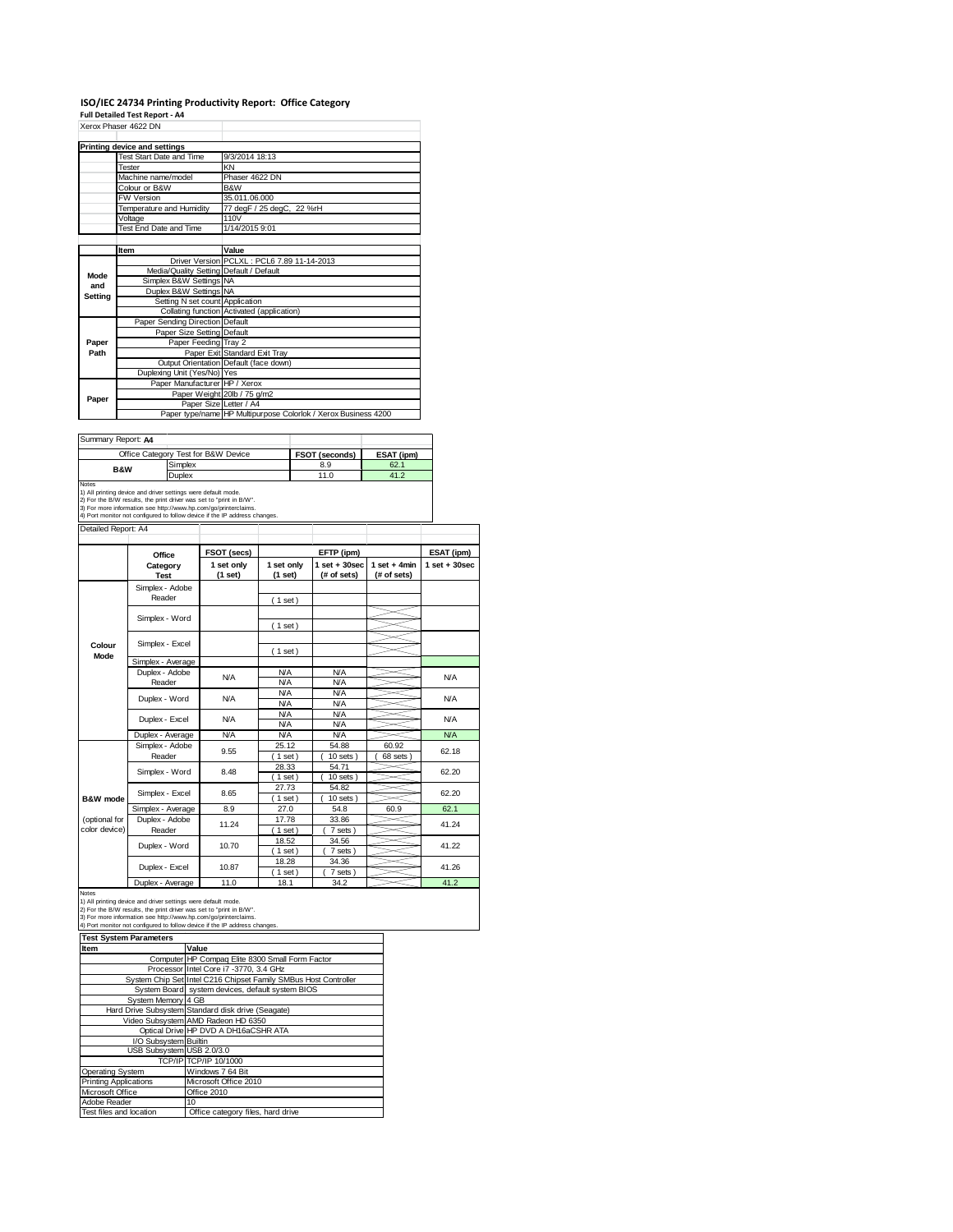## **ISO/IEC 17629 First Print Out Time Report: Office Category**

|                                           | Xerox Phaser 4622 DN                                                                                                                          |               |                              |                                                                    |           |  |           |           |  |
|-------------------------------------------|-----------------------------------------------------------------------------------------------------------------------------------------------|---------------|------------------------------|--------------------------------------------------------------------|-----------|--|-----------|-----------|--|
|                                           | <b>Printing device and settings</b>                                                                                                           |               |                              |                                                                    |           |  |           |           |  |
|                                           | Test Start Date and Time                                                                                                                      |               | 9/3/2014 18:13               |                                                                    |           |  |           |           |  |
|                                           | <b>Tester</b>                                                                                                                                 |               | KΝ                           |                                                                    |           |  |           |           |  |
|                                           | Machine name/model                                                                                                                            |               | Phaser 4622 DN               |                                                                    |           |  |           |           |  |
|                                           | Colour or B&W                                                                                                                                 |               | B&W                          |                                                                    |           |  |           |           |  |
|                                           | Configuration (options)<br>Controller                                                                                                         |               |                              | Default<br>2.50.11.06<br>8043<br>3351<br>77 degF / 25 degC, 19 %rH |           |  |           |           |  |
|                                           | Printing device page count                                                                                                                    |               |                              |                                                                    |           |  |           |           |  |
|                                           | Printing supplies page count                                                                                                                  |               |                              |                                                                    |           |  |           |           |  |
|                                           | Temperature and Humidity                                                                                                                      |               |                              |                                                                    |           |  |           |           |  |
|                                           | Voltage<br>Test End Date and Time                                                                                                             |               | 110V                         |                                                                    |           |  |           |           |  |
|                                           |                                                                                                                                               |               | 1/14/2015 11:43              |                                                                    |           |  |           |           |  |
|                                           | Item                                                                                                                                          |               | Value                        |                                                                    |           |  |           |           |  |
| Mode                                      | PDL and driver version                                                                                                                        |               |                              | PCLXL: PCL6 7.89 11-14-2013                                        |           |  |           |           |  |
| and                                       | Print Quality mode                                                                                                                            |               | default                      |                                                                    |           |  |           |           |  |
| Setting                                   | B&W settings<br>Paper feed orientation                                                                                                        |               | default<br><b>Short Edge</b> |                                                                    |           |  |           |           |  |
|                                           | Paper type setting                                                                                                                            |               | default                      |                                                                    |           |  |           |           |  |
| Paper                                     | Paper feeding                                                                                                                                 |               |                              | Standard cassette                                                  |           |  |           |           |  |
|                                           | Paper exit                                                                                                                                    |               | Standard exit tray           |                                                                    |           |  |           |           |  |
| Paper Path                                | Output orientation                                                                                                                            |               |                              | default (face up or face down)                                     |           |  |           |           |  |
|                                           | Duplexing unit                                                                                                                                |               | Short Edge                   |                                                                    |           |  |           |           |  |
|                                           | ISO First Page Out Time Summary Report: Office Category                                                                                       |               |                              |                                                                    |           |  |           |           |  |
| Summary Report: Letter                    |                                                                                                                                               |               |                              |                                                                    |           |  |           |           |  |
|                                           |                                                                                                                                               |               |                              | FPOT from Ready (seconds)                                          |           |  |           |           |  |
| <b>B&amp;W</b>                            | Simplex                                                                                                                                       |               |                              | 6.3                                                                |           |  |           |           |  |
|                                           | Duplex                                                                                                                                        |               |                              | 9.3                                                                |           |  |           |           |  |
| Notes                                     | 1) All printing device and driver settings were default mode.                                                                                 |               |                              |                                                                    |           |  |           |           |  |
|                                           | 2) For the B/W results, the print driver was set to "print in B/W".                                                                           |               |                              |                                                                    |           |  |           |           |  |
|                                           | 3) For more information see http://www.hp.com/go/printerclaims.<br>4) Port monitor not configured to follow device if the IP address changes. |               |                              |                                                                    |           |  |           |           |  |
|                                           | 5) Page counts were collected after completion of the tests.                                                                                  |               |                              |                                                                    |           |  |           |           |  |
|                                           |                                                                                                                                               |               |                              | ISO First Page Out Time Report: Office Category                    |           |  |           |           |  |
|                                           |                                                                                                                                               |               |                              |                                                                    |           |  |           |           |  |
| Detailed Report: LETTER                   |                                                                                                                                               |               |                              |                                                                    |           |  |           |           |  |
|                                           |                                                                                                                                               |               |                              |                                                                    |           |  |           |           |  |
|                                           |                                                                                                                                               |               |                              | Word                                                               | Excel     |  | Adobe     | Average   |  |
|                                           |                                                                                                                                               |               |                              | (seconds)                                                          | (seconds) |  | Reader    | (seconds) |  |
|                                           |                                                                                                                                               |               |                              |                                                                    |           |  | (seconds) |           |  |
|                                           | FPOT from Ready - Simplex                                                                                                                     |               |                              |                                                                    |           |  |           |           |  |
|                                           |                                                                                                                                               |               |                              |                                                                    |           |  |           |           |  |
|                                           | FPOT from Ready - Duplex                                                                                                                      |               |                              |                                                                    |           |  |           |           |  |
|                                           |                                                                                                                                               |               |                              |                                                                    |           |  |           |           |  |
|                                           | FPOT from Sleep - Simplex                                                                                                                     |               |                              |                                                                    |           |  |           |           |  |
| <b>Color Mode</b>                         |                                                                                                                                               |               |                              |                                                                    |           |  |           |           |  |
|                                           |                                                                                                                                               | Recovery Time |                              |                                                                    |           |  |           |           |  |
|                                           | FPOT from Off - Simplex                                                                                                                       |               |                              |                                                                    |           |  |           |           |  |
|                                           |                                                                                                                                               |               |                              |                                                                    |           |  |           |           |  |
|                                           |                                                                                                                                               | Warm-up Time  |                              |                                                                    |           |  |           |           |  |
|                                           | FPOT from Ready - Simplex                                                                                                                     |               |                              | 6.31                                                               | 5.81      |  | 6.84      | 6.32      |  |
|                                           |                                                                                                                                               |               |                              |                                                                    |           |  |           |           |  |
|                                           | FPOT from Ready - Duplex                                                                                                                      |               |                              | 8.94                                                               | 9.19      |  | 9.88      | 9.34      |  |
|                                           | FPOT from Sleep - Simplex                                                                                                                     |               |                              |                                                                    |           |  | 32.61     |           |  |
| <b>B&amp;W Mode</b>                       |                                                                                                                                               |               |                              |                                                                    |           |  |           |           |  |
|                                           |                                                                                                                                               | Recovery Time |                              |                                                                    |           |  | 25.8      |           |  |
|                                           | FPOT from Off - Simplex                                                                                                                       |               |                              |                                                                    |           |  | 67.34     |           |  |
|                                           |                                                                                                                                               |               |                              |                                                                    |           |  |           |           |  |
|                                           |                                                                                                                                               | Warm-up lime  |                              |                                                                    |           |  | 60.50     |           |  |
|                                           | 1) All printing device and driver settings were default mode.                                                                                 |               |                              |                                                                    |           |  |           |           |  |
|                                           | 2) For the B/W results, the print driver was set to "print in B/W".                                                                           |               |                              |                                                                    |           |  |           |           |  |
|                                           | 3) For more information see http://www.hp.com/go/printerclaims.<br>4) Port monitor not configured to follow device if the IP address changes. |               |                              |                                                                    |           |  |           |           |  |
|                                           | 5) Page counts were collected after completion of the tests.                                                                                  |               |                              |                                                                    |           |  |           |           |  |
|                                           | <b>Test System Parameters</b>                                                                                                                 |               |                              |                                                                    |           |  |           |           |  |
|                                           | Item                                                                                                                                          |               | Value                        |                                                                    |           |  |           |           |  |
|                                           | Computer                                                                                                                                      |               |                              | HP Compaq Elite 8300 Small Form Factor                             |           |  |           |           |  |
|                                           | Processor                                                                                                                                     |               |                              | Intel Core i7 -3770, 3.4 GHz                                       |           |  |           |           |  |
|                                           | System Chip Set                                                                                                                               |               |                              | Intel C216 Chipset Family SMBus Host Controller                    |           |  |           |           |  |
| <b>Test</b>                               | System Board                                                                                                                                  |               | 4 GB                         | system devices, default system BIOS                                |           |  |           |           |  |
| System                                    | <b>System Memory</b><br><b>Hard Drive Subsystem</b>                                                                                           |               |                              | Standard disk drive (Seagate)                                      |           |  |           |           |  |
|                                           | Video Subsystem                                                                                                                               |               |                              | AMD Radeon HD 6350                                                 |           |  |           |           |  |
|                                           | <b>Optical Drive</b>                                                                                                                          |               |                              | HP DVD A DH16aCSHR ATA                                             |           |  |           |           |  |
|                                           | I/O Subsystem                                                                                                                                 |               | Builtin                      |                                                                    |           |  |           |           |  |
|                                           | <b>USB Subsystem</b>                                                                                                                          |               | USB 2.0/3.0                  |                                                                    |           |  |           |           |  |
|                                           |                                                                                                                                               |               |                              |                                                                    |           |  |           |           |  |
|                                           | TCP/IP                                                                                                                                        |               | 10/1000                      |                                                                    |           |  |           |           |  |
| Notes<br>Printing<br>Device<br>Connection | Operating System                                                                                                                              |               |                              | Windows 7 Business/Ultimate, 64 bit, Build 7601, SP 1              |           |  |           |           |  |

Microsoft Office 2010 SP2 Adobe Reader 10.1.4

Print Driver PCLXL: PCL6 7.89 11-14-2013<br>Test files and location Office category files, hard drive

**Software**

Printing Applications

**Delay Time**

50 Seconds For Seconds